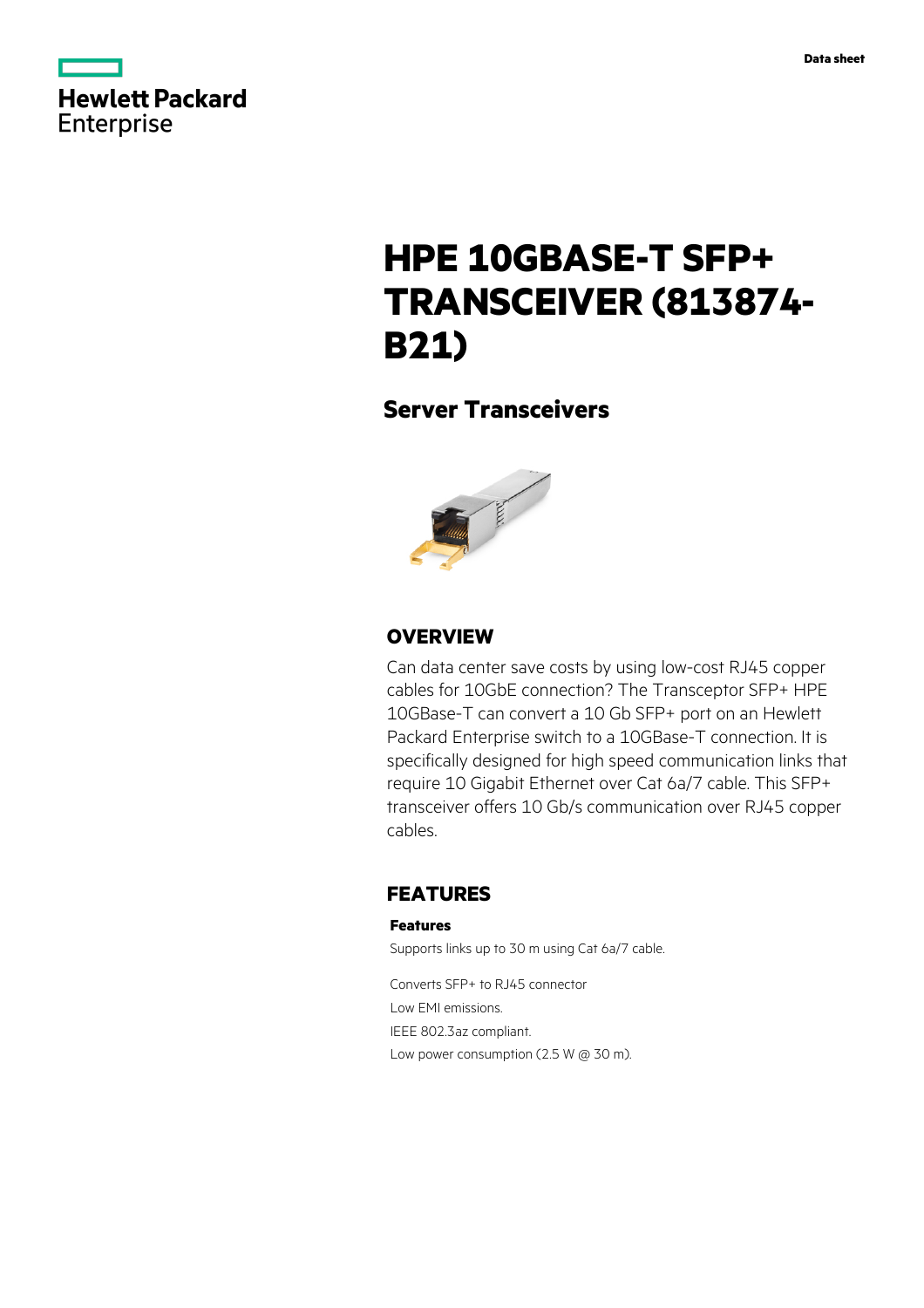$\overline{\phantom{0}}$ 

## **Technical specifications HPE 10GBase-T SFP+ Transceiver**

| <b>Product Number</b>                | 813874-B21                                                                             |
|--------------------------------------|----------------------------------------------------------------------------------------|
| <b>Ports</b>                         | 110-GbE SFP+ port<br>Duplex: full only                                                 |
| <b>Connector type</b>                | RJ45                                                                                   |
| <b>Transceiver form factor</b>       | 10GBase-T                                                                              |
| <b>Product Dimensions (imperial)</b> | $2.8(d) \times 0.53(w) \times 0.55(h)$ in. $(7.11 \times 1.35 \times 1.40 \text{ cm})$ |
| Warranty                             | 1 Year Limited Warranty (Return to HPE - Unit Exchange)                                |